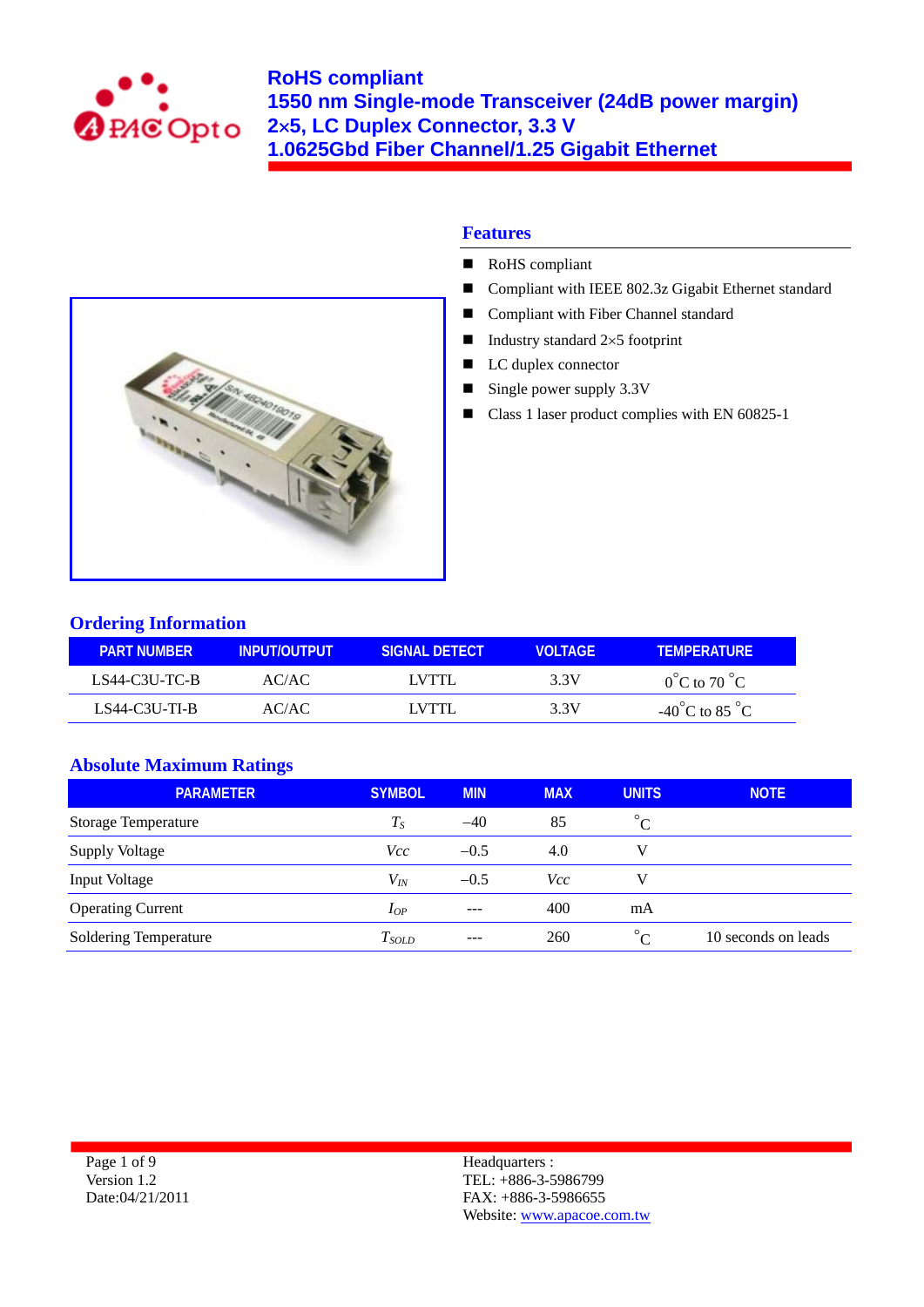

## **Operating Environment**

| <b>PARAMETER</b>                  | <b>SYMBOL</b> | <b>MIN</b> | <b>MAX</b> | <b>UNITS</b> | <b>NOTE</b> |
|-----------------------------------|---------------|------------|------------|--------------|-------------|
|                                   |               |            | 70         | $\circ$      |             |
| <b>Case Operating Temperature</b> | $T_C$         | $-40$      | 85         |              |             |
| <b>Supply Voltage</b>             | Vcc           | 3.1        | 3.5        |              |             |
| <b>Supply Current</b>             | lcc           | $- - -$    | 300        | mA           |             |

# **Transmitter Electro-optical Characteristics**

# *Vcc* = 3.1 V to 3.5 V,  $T_c = 0^\circ$ C to 70 °C (-40 °C to 85 °C)

| <b>PARAMETER</b>                                      | <b>SYMBOL</b>       | <b>MIN</b>       | TYP. | <b>MAX</b>                | <b>UNITS</b> | <b>NOTE</b> |
|-------------------------------------------------------|---------------------|------------------|------|---------------------------|--------------|-------------|
| <b>Output Optical Power</b><br>$9/125 \ \mu m$ fiber  | $P_{out}$           | $\boldsymbol{0}$ |      | $+5$                      | dBm          | Average     |
| <b>Extinction Ratio</b>                               | ER                  | 7                | ---  |                           | dB           |             |
| Center Wavelength                                     | $\lambda_C$         | 1530             | 1550 | 1570                      | nm           |             |
| Spectral Width (-20dB)                                | $\Delta \lambda$    | ---              |      | 1                         | nm           |             |
| Side Mode Suppression Ratio                           | <b>SMSR</b>         | 30               |      |                           | dB           |             |
| Rise/Fall Time (20-80%)                               | $T_{r,f}$           |                  |      | 260                       | ps           |             |
| <b>Relative Intensity Noise</b>                       | RIN                 |                  |      | $-117$                    | dB/Hz        |             |
| <b>Total Jitter</b>                                   | T J                 |                  |      | 227                       | ps           |             |
| Output Eye                                            |                     |                  |      | Compliant with IEEE802.3z |              |             |
| Max. $P_{out}$ TX-DISABLE Asserted                    | $P_{OFF}$           |                  |      | $-45$                     | dBm          |             |
| Disable input voltage-High                            | $T_{dis-H}$         | 2.2              |      |                           | V            |             |
| Disable input voltage-Low                             | $T_{dis-L}$         |                  |      | 0.6                       | V            |             |
| <b>Transmitter Data Input Differential</b><br>Voltage | $V_{\mathit{DIFF}}$ | 0.4              |      | 2.0                       | V            |             |

Page 2 of 9 Version 1.2 Date:04/21/2011 Headquarters : TEL: +886-3-5986799 FAX: +886-3-5986655 Website: www.apacoe.com.tw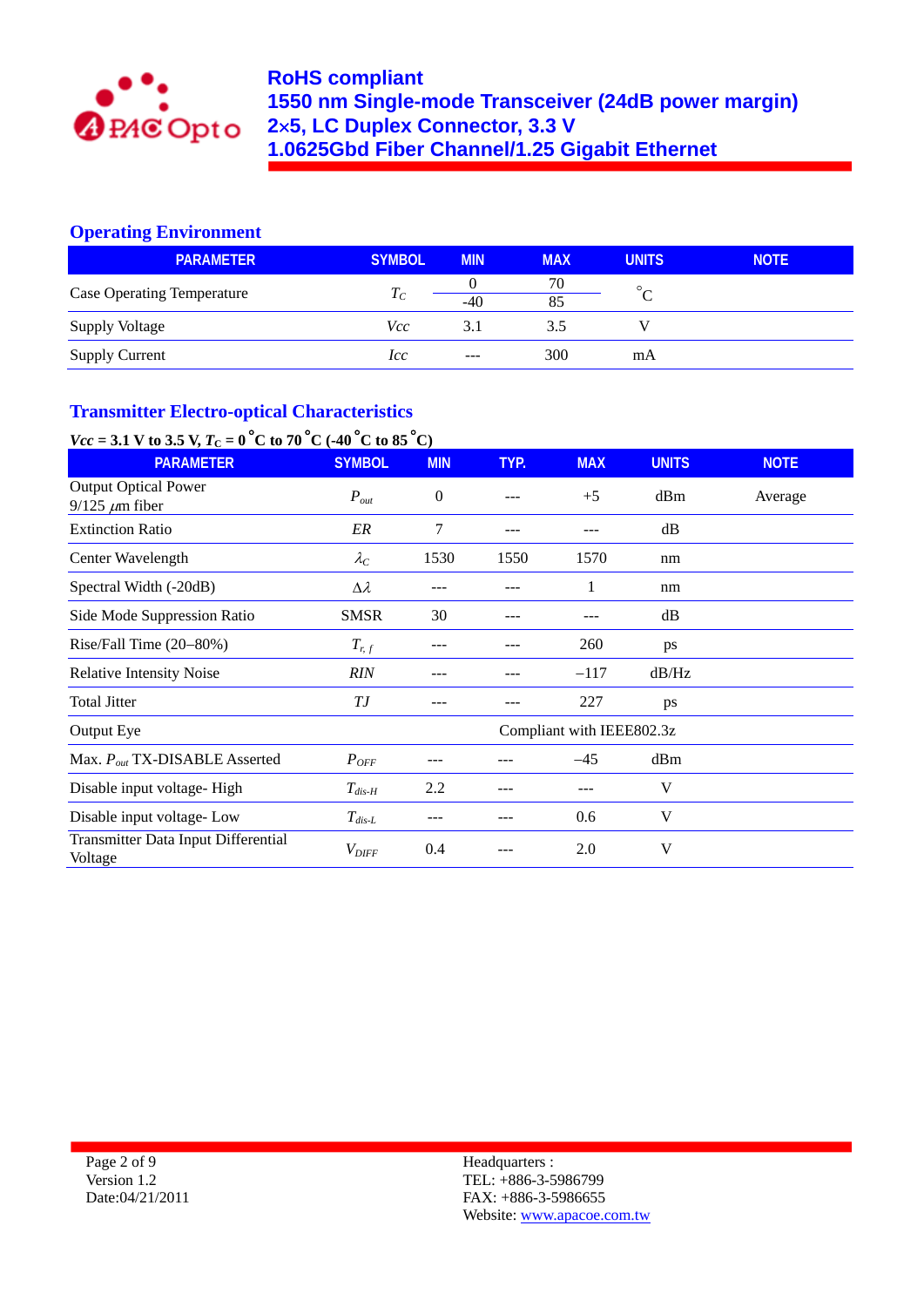

## **Receiver electro-optical characteristics**

*Vcc* = 3.1 V to 3.5 V,  $T_c = 0^\circ \text{C}$  to 70  $^{\circ} \text{C}$  (-40  $^{\circ} \text{C}$  to 85  $^{\circ} \text{C}$ )

| <b>PARAMETER</b>                                    | <b>SYMBOL</b>       | <b>MIN</b> | TYP.  | <b>MAX</b> | <b>UNITS</b> | <b>NOTE</b>      |
|-----------------------------------------------------|---------------------|------------|-------|------------|--------------|------------------|
| <b>Optical Input Power-maximum</b>                  | $P_{IN}$            | $\theta$   |       |            | dBm          | $BER < 10^{-12}$ |
| <b>Optical Input Power-minimum</b><br>(Sensitivity) | $P_{IN}$            | ---        | $-27$ | $-24$      | dBm          | $BER < 10^{-12}$ |
| <b>Operating Center Wavelength</b>                  | $\lambda_C$         | 1260       |       | 1610       | nm           |                  |
| <b>Optical Return Loss</b>                          | <b>ORL</b>          | 12         |       |            | dB           |                  |
| Signal Detect-Asserted                              | $P_A$               |            |       | $-24$      | dBm          |                  |
| <b>Signal Detect-Deasserted</b>                     | $P_D$               | $-35$      |       |            | dBm          |                  |
| Signal Detect-Hysteresis                            | $P_A - P_D$         | 1.0        |       |            | dB           |                  |
| Signal Detect Voltage - High                        | $V_{OH}$            | 2.4        |       | Vcc        | V            |                  |
| Signal Detect Voltage -Low                          | $V_{OL}$            | 0          |       | 0.5        | V            |                  |
| Data Output Rise, Fall Time<br>$(20 - 80\%)$        | $T_{r,f}$           |            |       | 0.35       | ns           |                  |
| Data Output Differential Voltage                    | $V_{\mathit{DIFF}}$ | 0.5        |       | 1.8        | V            |                  |

Page 3 of 9 Version 1.2 Date:04/21/2011 Headquarters : TEL: +886-3-5986799 FAX: +886-3-5986655 Website: www.apacoe.com.tw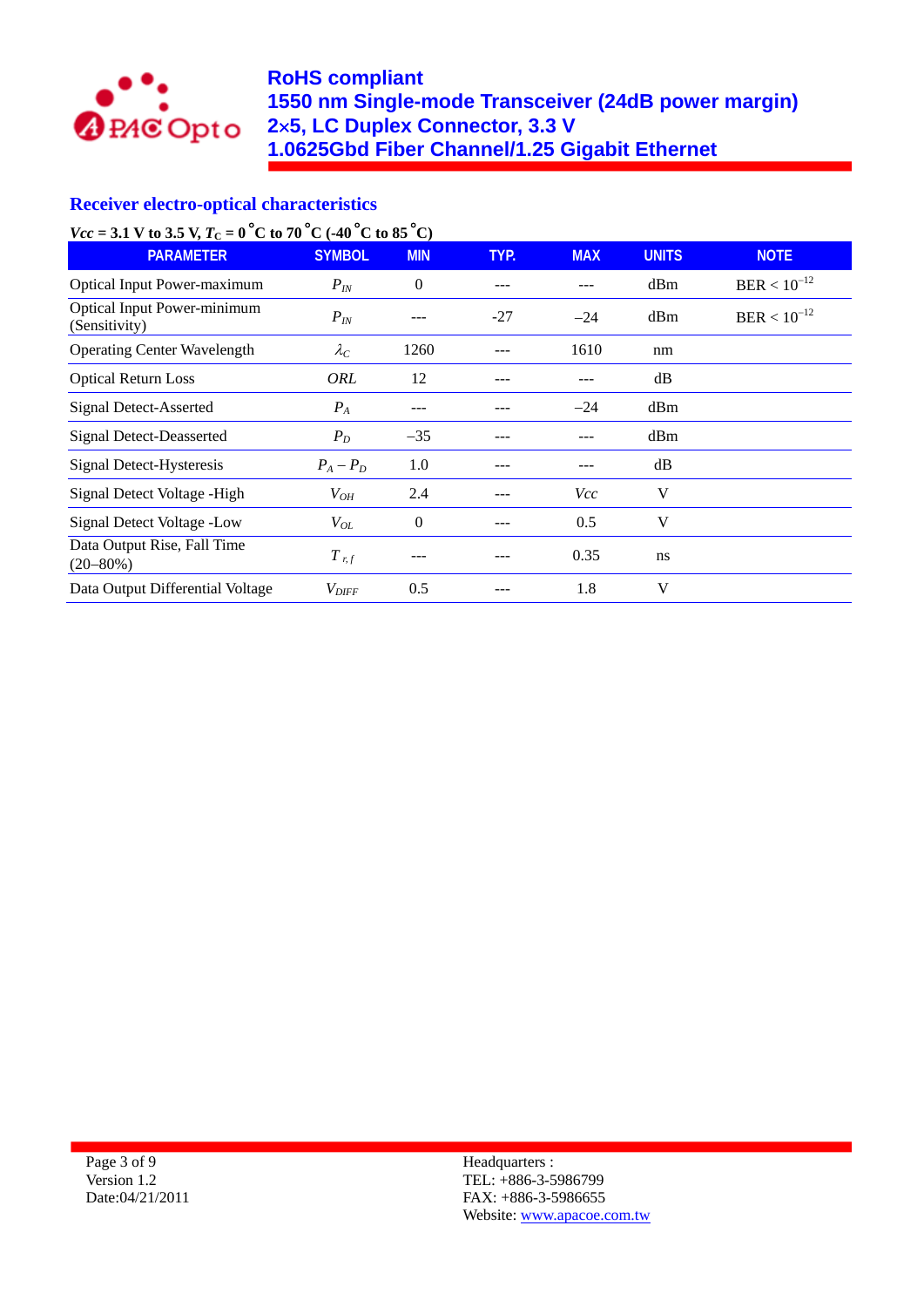

### **Block Diagram of Transceiver**



#### **Transmitter Section**

The transmitter section consists of a 1550 nm laser in an eye safe optical subassembly (OSA) which mates to the fiber cable. The laser OSA is driven by a LD driver IC which converts differential input LVPECL logic signals into an analog laser driving current.

#### **Receiver Section**

The receiver utilizes a MSM detector integrated with a trans-impedance preamplifier in an OSA. This OSA is connected to a circuit providing post-amplification quantization, and optical signal detection.

#### **Receiver Signal Detect**

Signal Detect is a basic fiber failure indicator. This is a single-ended LVTTL output. As the input optical power is decreased, Signal Detect will switch from high to low (deassert point) somewhere between sensitivity and the no light input level. As the input optical power is increased from very low levels, Signal Detect will switch back from low to high (assert point). The assert level will be at least 1.0 dB higher than the deassert level.

Page 4 of 9 Version 1.2 Date:04/21/2011 Headquarters : TEL: +886-3-5986799 FAX: +886-3-5986655 Website: www.apacoe.com.tw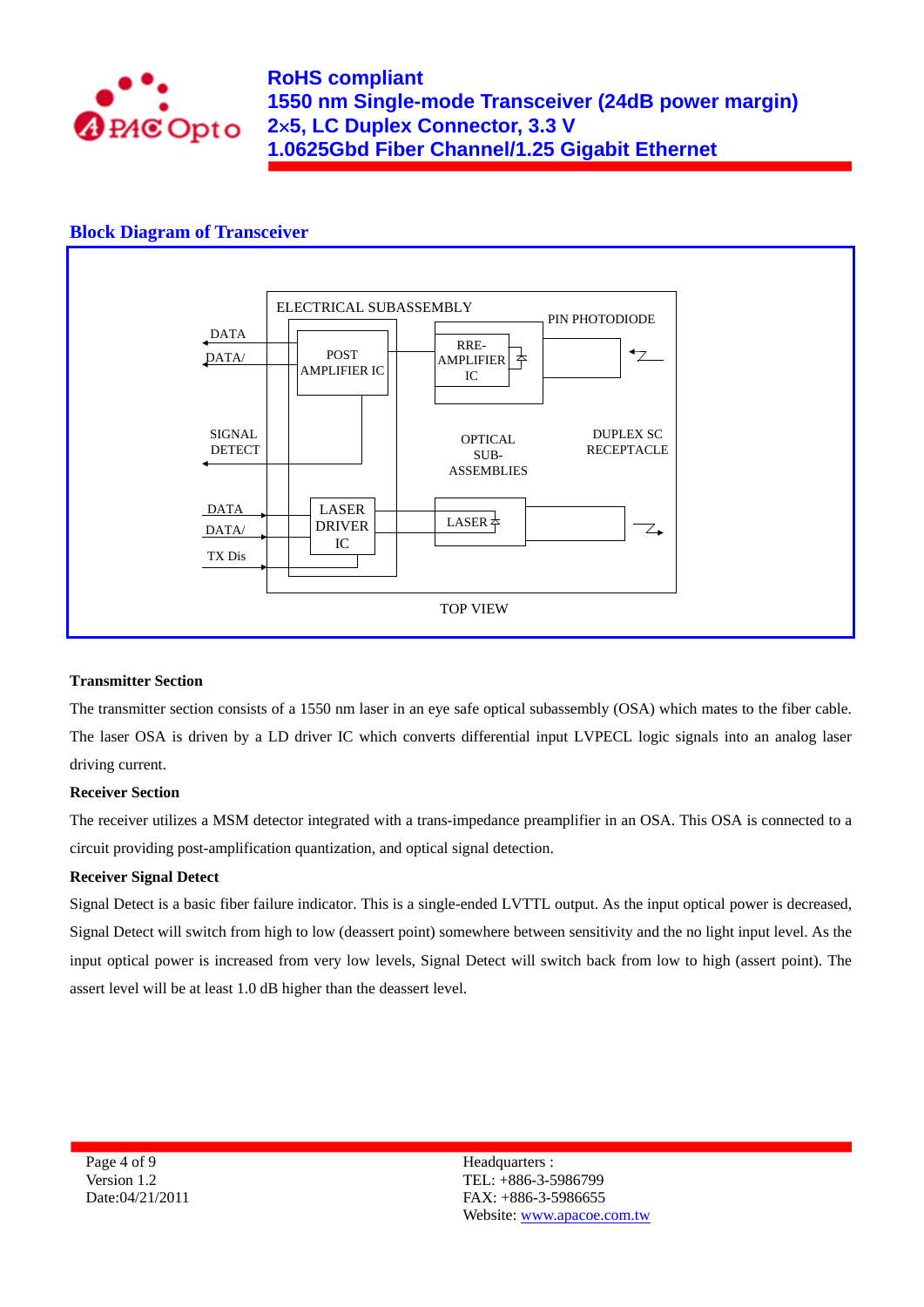

### **Connection Diagram**



| <b>PIN</b>     | <b>SYMBOL</b> | <b>DESCRIPTION</b>                                                                                                                                                                                                                                                                             |
|----------------|---------------|------------------------------------------------------------------------------------------------------------------------------------------------------------------------------------------------------------------------------------------------------------------------------------------------|
| 1              | RX GND        | Receiver Signal Ground.<br>Directly connect this pin to the receiver ground plane.                                                                                                                                                                                                             |
| 2              | $V_{CCR}$     | Receiver Power Supply<br>Provide +3.3 Vdc via the recommended receiver power supply filter circuit. Locate the power supply filter<br>circuit as close as possible to the $V_{CCR}$ pin.                                                                                                       |
| 3              | $\cal SD$     | Signal Detect.<br>Normal optical input levels to the receiver result in a logic "1" output, $V_{OH}$ , asserted. Low input optical levels<br>to the receiver result in a fault condition indicated by a logic "0" output $V_{OL}$ , deasserted Signal Detect is a<br>single-ended LVTTLoutput. |
| $\overline{4}$ | $RD-$         | Receiver Data Output-Bar<br>Internally ac coupled (100nF). Terminate this differential data output with a 50 $\Omega$ line and a 50 $\Omega$ load at the<br>follow-on device (See recommended circuit schematic)                                                                               |
| 5              | $RD+$         | <b>Receiver Data Output</b><br>Internally ac coupled (100nF). Terminate this differential data output with a 50 $\Omega$ line and a 50 $\Omega$ load at the<br>follow-on device (See recommended circuit schematic)                                                                            |
| 6              | $V_{CCT}$     | Transmitter Power Supply.<br>Provide +3.3 Vdc via the recommended transmitter power supply filter circuit. Locate the power supply filter<br>circuit as close as possible to the $V_{CCT}$ pin.                                                                                                |
| $\tau$         | TX GND        | Transmitter Signal Ground.<br>Directly connect this pin to the transmitter signal ground plane. Directly connect this pin to the transmitter<br>ground plane.                                                                                                                                  |
| 8              | $TX_{DIS}$    | Transmitter Disable.<br>Connect this pin to +3.3V TTL logic high "1" to disable transmitter. To enable module connect to TTL logic<br>low "0" or open.                                                                                                                                         |
| 9              | $TD+$         | Transmitter Data In.<br>Requires an ac coupled input. The input stage is internally biased and $50\Omega$ terminated. (See recommended<br>circuit schematic)                                                                                                                                   |
| 10             | $TD-$         | Transmitter Data In-Bar.<br>Requires an ac coupled input. The input stage is internally biased and $50\Omega$ terminated. (See recommended<br>circuit schematic)                                                                                                                               |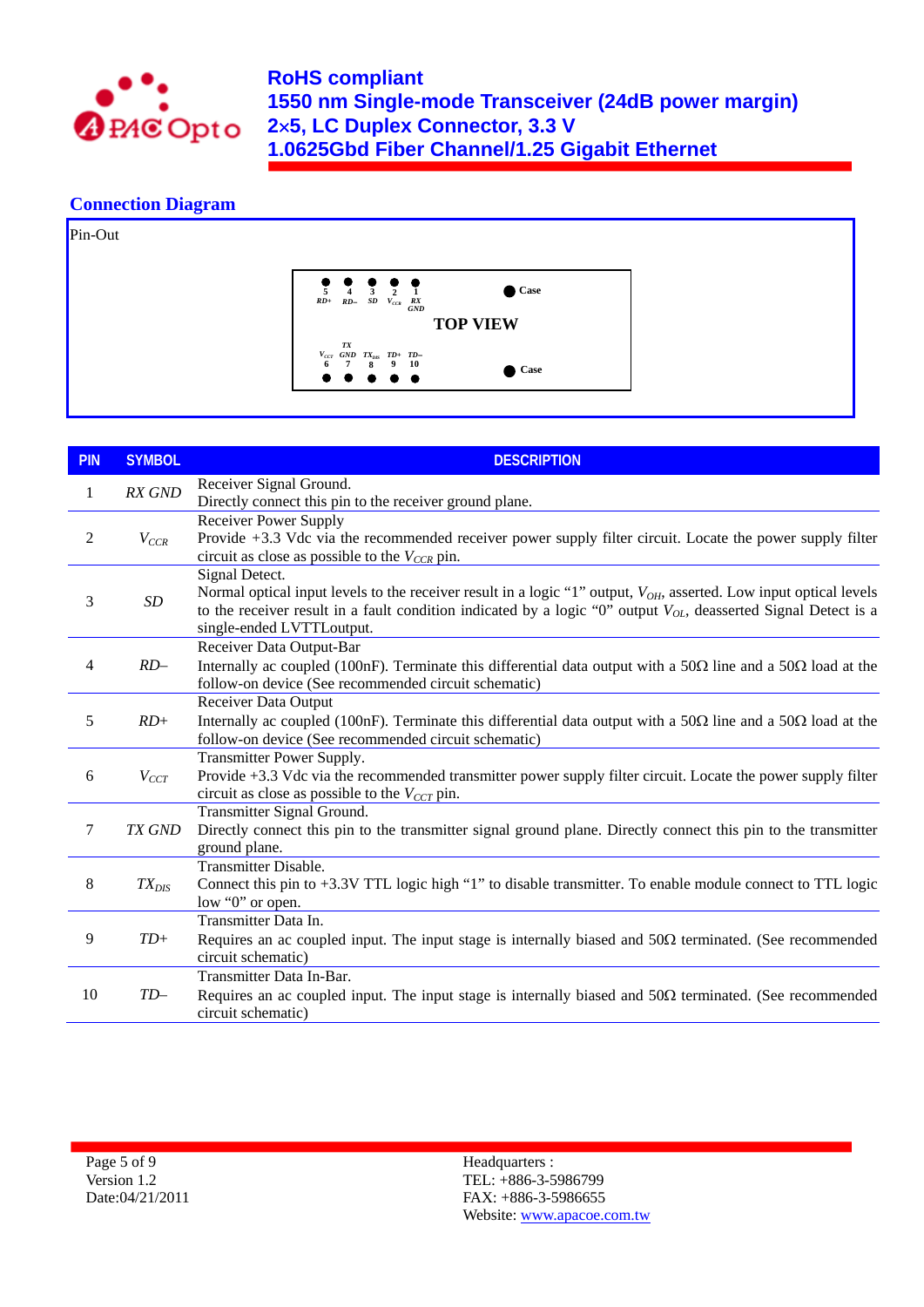

### **Recommended Circuit Schematic**



In order to get proper functionality, a recommended circuit is provided in above recommended circuit schematic. When designing the circuit interface, there are a few fundamental guidelines to follow.

- (1) The differential data lines should be treated as 50  $\Omega$  Micro strip or strip line transmission lines. This will help to minimize the parasitic inductance and capacitance effects. Locate termination at the received signal end of the transmission line. The length of these lines should be kept short and of equal length.
- (2) For the high speed signal lines, differential signals should be used, not single-ended signals, and these differential signals need to be loaded symmetrically to prevent unbalanced currents which will cause distortion in the signal.
- (3) Multi layer plane PCB is best for distribution of *VCC*, returning ground currents, forming transmission lines and shielding, Also, it is important to suppress noise from influencing the fiber-optic transceiver performance, especially the receiver circuit.
- (4) A separate proper power supply filter circuits shown in Figure for the transmitter and receiver sections. These filter circuits suppress *Vcc* noise over a broad frequency range, this prevents receiver sensitivity degradation due to  $V_{CC}$  noise.
- (5) Surface-mount components are recommended. Use ceramic bypass capacitors for the  $0.1 \mu$ F capacitors and a surface-mount coil inductor for  $1 \mu$ H inductor. Ferrite beads can be used to replace the coil inductors when using quieter *V<sub>CC</sub>* supplies, but a coil inductor is recommended over a ferrite bead. All power supply components need to be placed physically next to the  $V_{CC}$  pins of the receiver and transmitter.
- (6) Use a good, uniform ground plane with a minimum number of holes to provide a low-inductance ground current return for the power supply currents.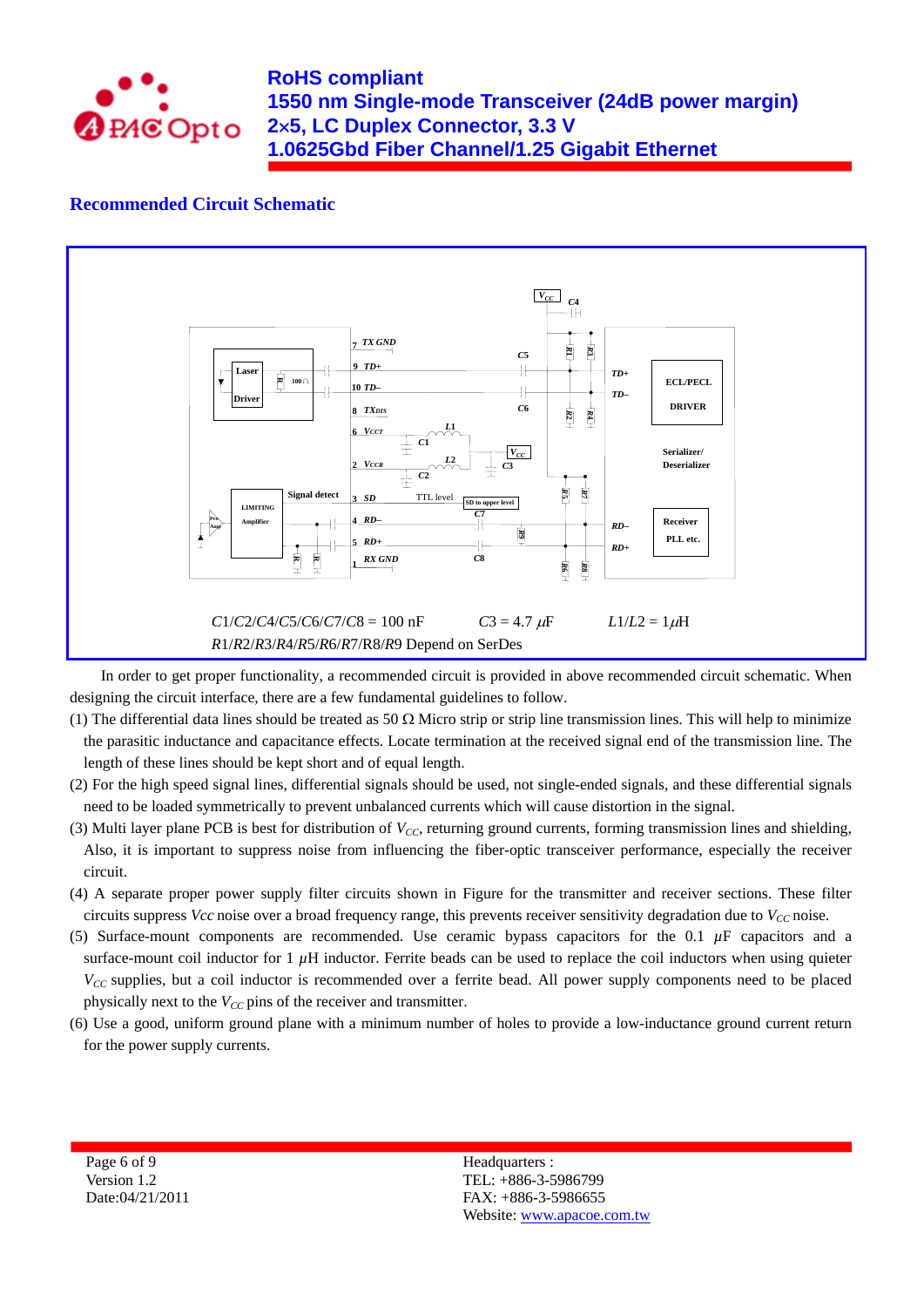

### **Drawing Dimensions**



Page 7 of 9 Version 1.2 Date:04/21/2011 Headquarters : TEL: +886-3-5986799 FAX: +886-3-5986655 Website: www.apacoe.com.tw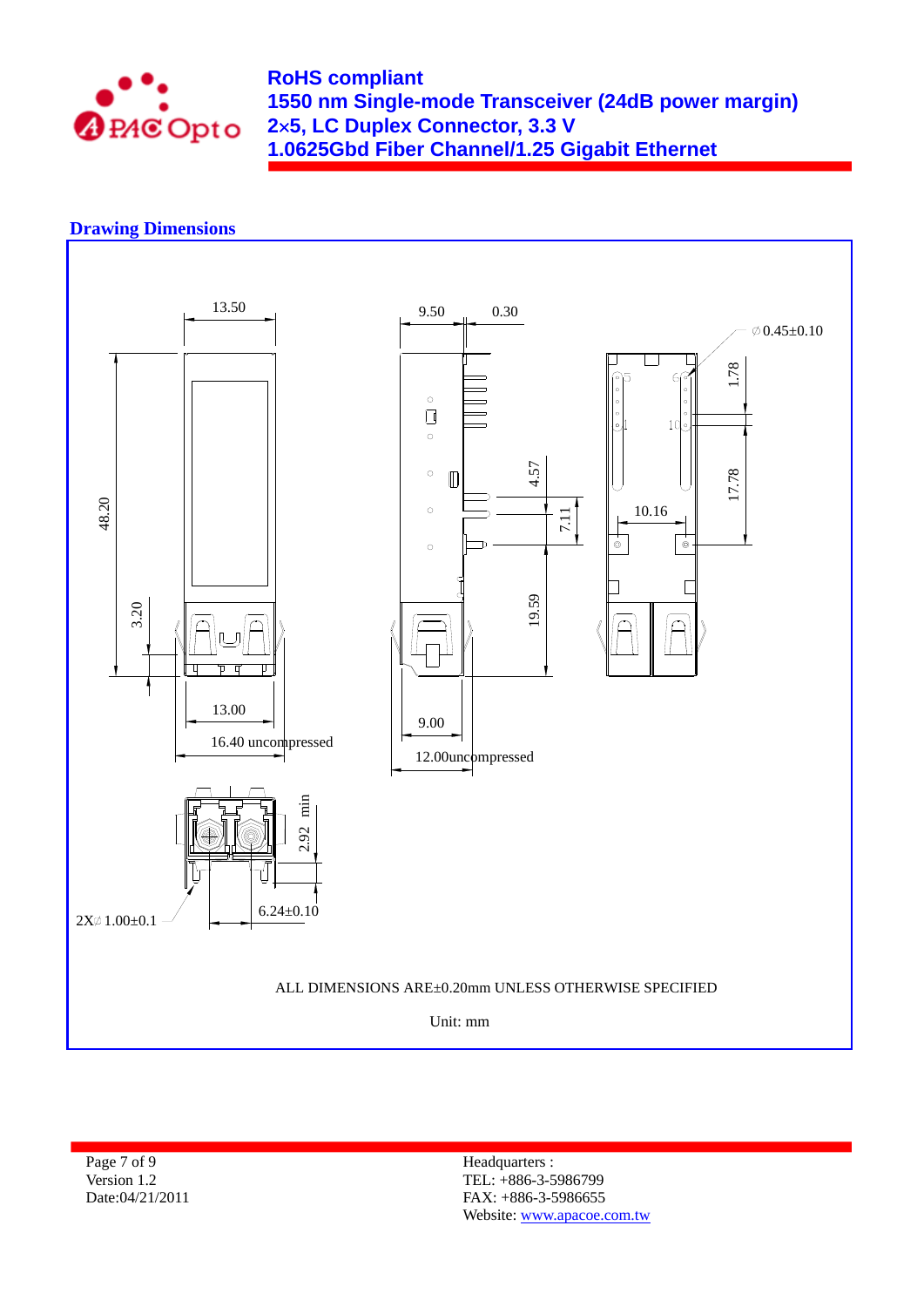

## **Recommended Board Layout Hole Pattern**



This transceiver is compatible with industry standard wave or hand solder processes. After wash process, all moisture must be completely remove from the module. The transceiver is supplied with a process plug to prevent contamination during wave solder and aqueous rinse as well as during handling, shipping or storage.

Solder fluxes should be water-soluble, organic solder fluxes. Recommended cleaning and degreasing chemicals for these transceivers are alcohol's (methyl, isopropyl, isobutyl), aliphatics (hexane, heptane) and other chemicals, such as soap solution or naphtha. Do not use partially halogenated hydrocarbons for cleaning/degreasing.

Page 8 of 9 Version 1.2 Date:04/21/2011 Headquarters : TEL: +886-3-5986799 FAX: +886-3-5986655 Website: www.apacoe.com.tw